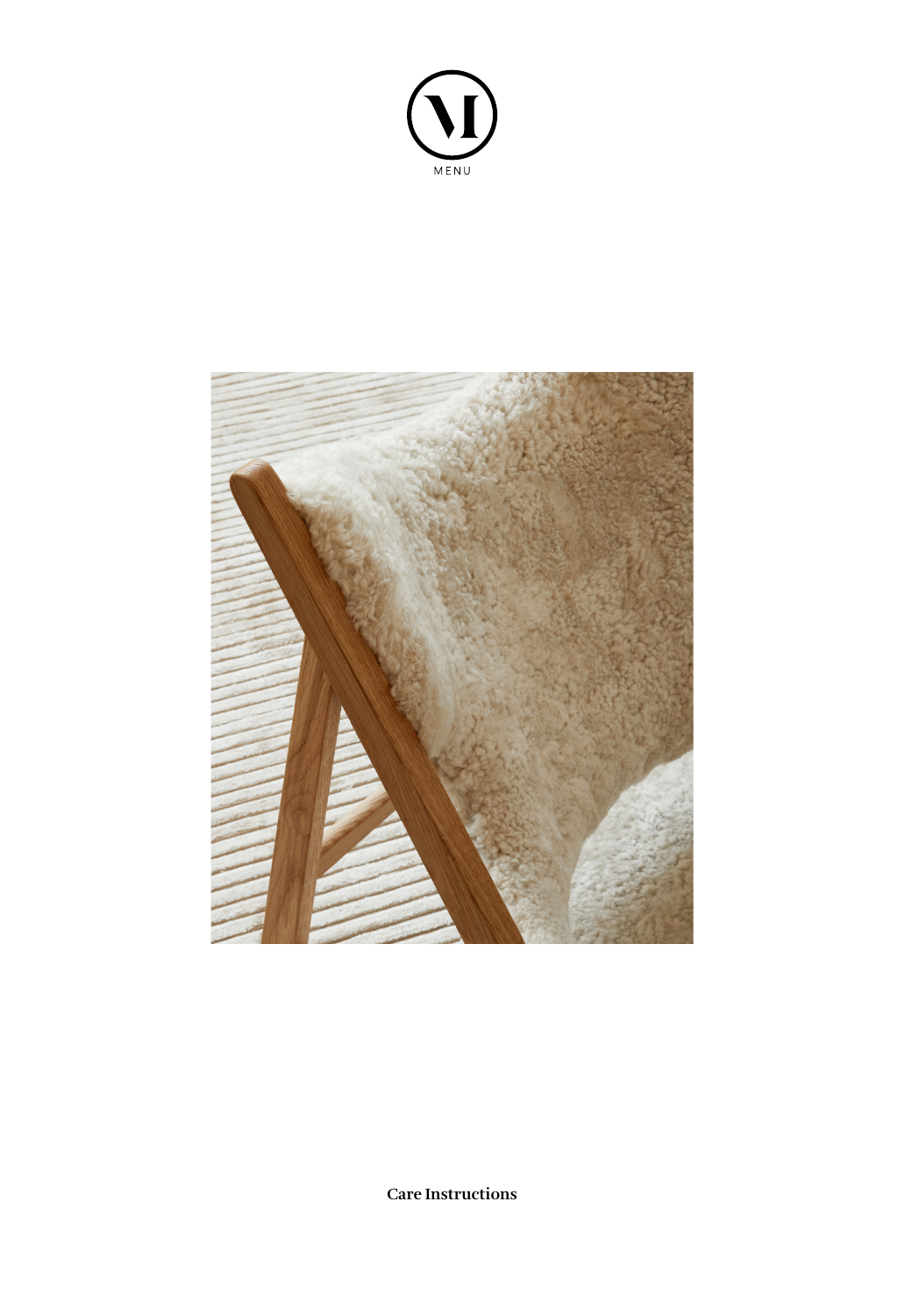| <b>GENERAL MAINTENANCE</b>                     | 3              |
|------------------------------------------------|----------------|
| <b>GENERAL MAINTENANCE FOR WOOD</b>            | 3              |
| <b>SOAP TREATED WOOD</b>                       | 3              |
| PAINTED WOOD                                   | 3              |
| <b>VEENER</b>                                  | 4              |
| LINOLEUM                                       | $\overline{4}$ |
| <b>LAMINATE</b>                                | 4              |
| <b>MARBLE &amp; STONE</b>                      | $\overline{4}$ |
| CONCRETE                                       | 5              |
| <b>CERAMICS</b>                                | 5              |
| <b>GLASS</b>                                   | 5              |
| Soda Lime Glass                                | 5              |
| <b>Borosilicate</b>                            | 5              |
| <b>Mirror Glass</b>                            | 5              |
| <b>PORCELAIN / CERAMICS</b>                    | 6              |
| Colour Glaze                                   | 6              |
| <b>Reactive Glaze</b>                          | 6              |
| <b>Water Colours</b>                           | 6              |
| <b>METALS</b>                                  | 7              |
| <b>Brass</b>                                   | 7              |
| Polished, Brushed & Bronzed Brass              | 7              |
| Polished Brass w. Lacquer                      | 7              |
| <b>STEEL &amp; ALUMINIUM SURFACES</b>          | 7              |
| Plated, anodized, lacquered or stainless steel | 7              |
| Powder coated steel                            | 7              |
|                                                |                |

| 8  |
|----|
| 8  |
| 8  |
| 8  |
| 8  |
| 9  |
| 9  |
| 9  |
| 9  |
| 11 |
| 11 |
| 11 |
| 12 |
| 12 |
| 12 |
|    |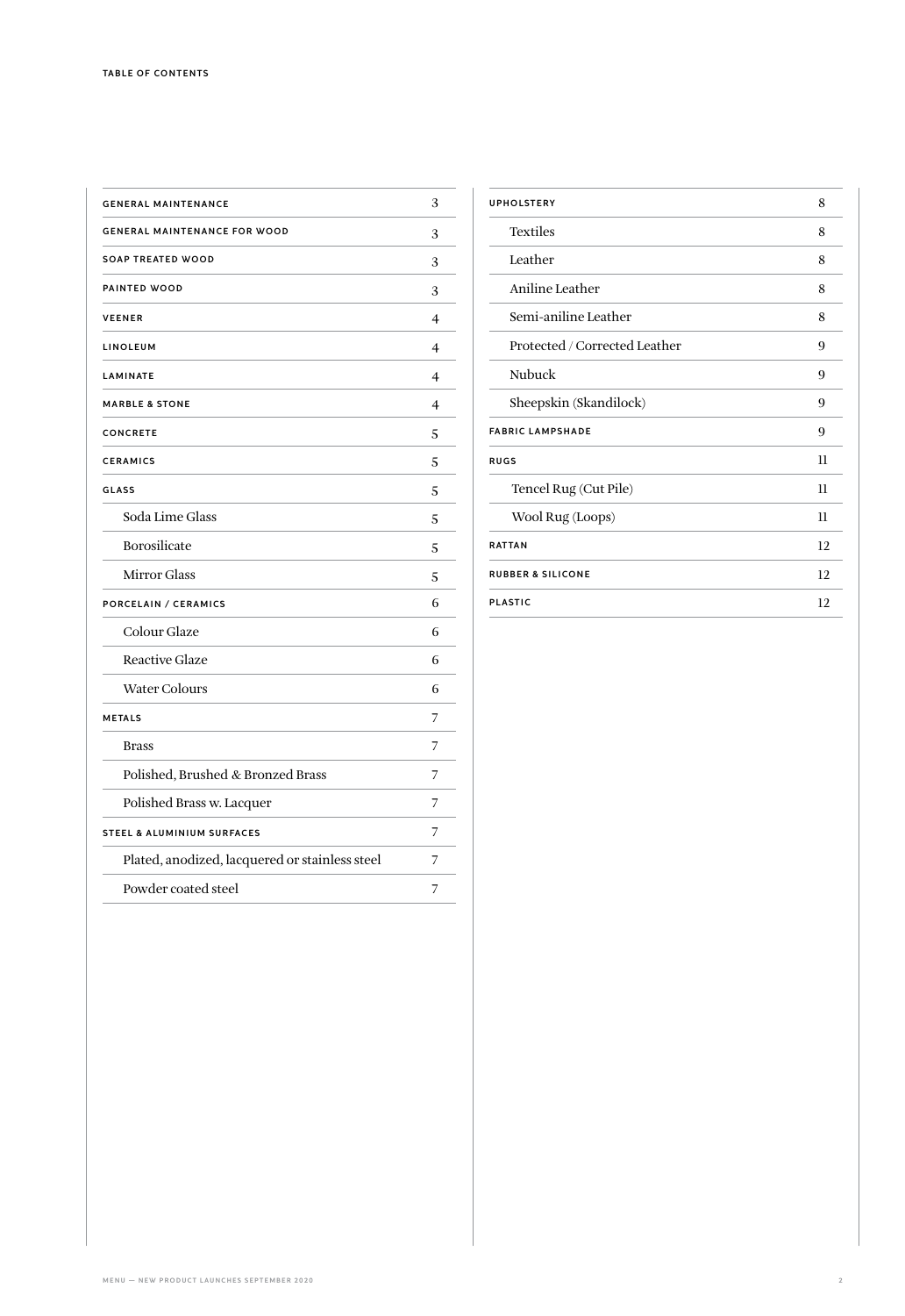**1/5**

#### **GENERAL MAINTENANCE**

Please find below general maintenance guidelines for all MENU products.

- Always follow the instructions for the specific product and material.
- Always begin with mild cleaning agent.
- Never use any cleaners with chemicals or harsh abrasives.
- To preserve the colour of the materials, direct sunlight should be avoided as much as possible.
- Never place your products close to a heating radiator or other similar appliances.
- Always protect surfaces against hot, humid or coloured items i.e. vases, candle lights, pots.
- Items for indoor use only, should never be used outdoors.
- For all products made from natural materials, there will be variations, and therefore, making every product unique.
- Remember to tighten assembly screws if the joints are loose.

#### **GENERAL MAINTENANCE FOR WOOD**

During its lifespan wood changes particularly when exposed to sunlight, which can cause gradual colour and structure changes over the years mostly during the first couple of months.

Furthermore, as wood absorbs and emits humidity depending on the climate, furniture should be placed in rooms with a relative air humidity of 40–50% and approximately 20°C. Due to this temperature and humidity sensitivity, we recommend to treat wood during the winter months, optimally before and after the season. Furthermore, solid wood may become rugged or slightly winded – again, this is caused by temperature and humidity changes.

Daily maintenance can be carried out using a well wrung out cloth and clean water. Never use detergents.

#### **SOAP TREATED WOOD**

Soap treatment on wood is a very light dirt-repellent surface treatment. Therefore, it does not mean that the wood surface is fully repellent to anything, but it gives the user a chance to act in case of spills, etc., so that the wood does not soak moisture in immediately.

However, if moisture is left on the surface over time, it will stain – this includes oil-treated wood surfaces. The surface treatment is primarily applied on products where the most natural aging of wood is wanted, but with some dirtrepellent properties.

#### **General rule of thumb for soap treatments is:**

A new table should be treated 2-3 times in the first 3 weeks to wear in the soap and keep the table top light in colour. After that the table should be treated if it gets too dark in colour, dry or dirty – approximately every 2-3 months. Soap mixture should be applied with a wrung out soft sponge or cloth. The mixture should be applied only in direction of the grains – evenly and without leaving any spots, stains or thick lines. The sponge or cloth should then be well wrung out (as much as possible so that it is almost dry) and the soap mixture dried of. **Remember to also treat the bottom of the table top to avoid the wood from twisting.**

After the first couple of treatments it is perfectly normal that the fibers in the wood lifts.

When the wood is dry, sand it gently with sandpaper (180–240) or a sanding-sponge in the direction of the grains. Wipe dust away.

#### **PAINTED WOOD**

Painted furniture is simple to keep clean. On a weekly basis, dust or wipe clean with a damp cloth. If using water, be sure not to leave water spots on the surface, which can leave permanent marks when drying out.

### **VEENER**

Wood veneer is made from logs of solid wood being cut into thin sheets – the sheets can then be applied to a base of MDF, plywood or chipboard. The veneer is only approximately 1,2mm thick, so veneered surfaces should not be sanded. Given that the veneer is made from real wood, natural differences in the wood can occur.

It is recommended that veneered surfaces should be cleaned using a dry cloth. Water and damp cloths may not be used for cleaning, as this will damage the veneer.

In case of spots, they have to be removed using a well-wrung cloth. The surface must be dried immediately after the spots have been removed, so that no liquid of any kind remains.

#### **LINOLEUM**

Linoleum is a unique material, renowned for its elegance and durability. Made of natural ingredients, the unique aesthetic and tactile properties of the material ensures that every object develops its own character. Combining a matte surface with a warmer, softer texture bestows furniture with a truly distinctive look and feel.

Following these guidelines will ensure that the appearance of the linoleum top is retained.

Regular cleaning with a damp cloth and a neutral cleaner is advised. As a regular cleaner you may use Forbo Monel diluted 0.5 cl. to 10 litres of water. For periodic maintenance and in order to maintain the linoleum surface, the supplier recommends Monel diluted 0.5 cl. to 10 litres of water. If the surface has been neglected or worn, the supplier suggests Forbo Monel diluted 1:10 with water to restore the surface desired appearance.

Do not use alkaline or alcohol-based cleaning products since it will damage the surface.

#### **L A M I N AT E**

A material made from several layers of paper forced together with melamine-based resins under high-pressure. This creates a surface that is easy to maintain and one highly resistant to wear and tear.

#### Features

- Easy to maintain
- Hardwearing
- Dirt and water repellent

Use a clean, damp cloth or sponge along with mild natural soap, detergent or similar and wipe it. Be sure to choose a natural kind, with a pH about 7.

To keep your laminate furniture looking great, you will also want to keep it out of direct sunlight. This will reduce any fading effects.

#### **M A R B L E & STO N E**

The beauty of marble and stone is that no two pieces are alike. Formed over thousands of years, each piece bears the trace of its history. So expect natural imperfections and markings – they make your marble unique. A little care and maintenance will reward you with a lifetime of service.

To respect the authenticity of the natural stone, the marble is treated with a sealer, providing an optimal compromise between a natural finish and functionality. The sealer leaves a satin smooth surface that is repellent to liquids and dirt, however liquids, such as coffee, tea and juices should never be left to dry on the marble as it will damage the surface. Never place acidic fruit on a marble surface. Also avoid using chemicals and corrosive.

To avoid damage, use trivets, coasters and placemats to protect from hot dishes or anything that may scratch or stain the surface. If you do have an accident, blot spills with paper towels (don't rub – it will spread the liquid). Use a pH neutral detergent or stone soap to prevent the stain from drying out or absorbing into the stone.

Be gentle with marble. Dust once or twice a week with a soft cloth (microfiber). Wash from time to time with a cloth dampened with warm water, if necessary, adding a small squeeze of pH neutral dishwashing liquid. Take care removing the soap with a fresh damp cloth. Don't use

# <span id="page-2-0"></span>**Materials & Maintenance**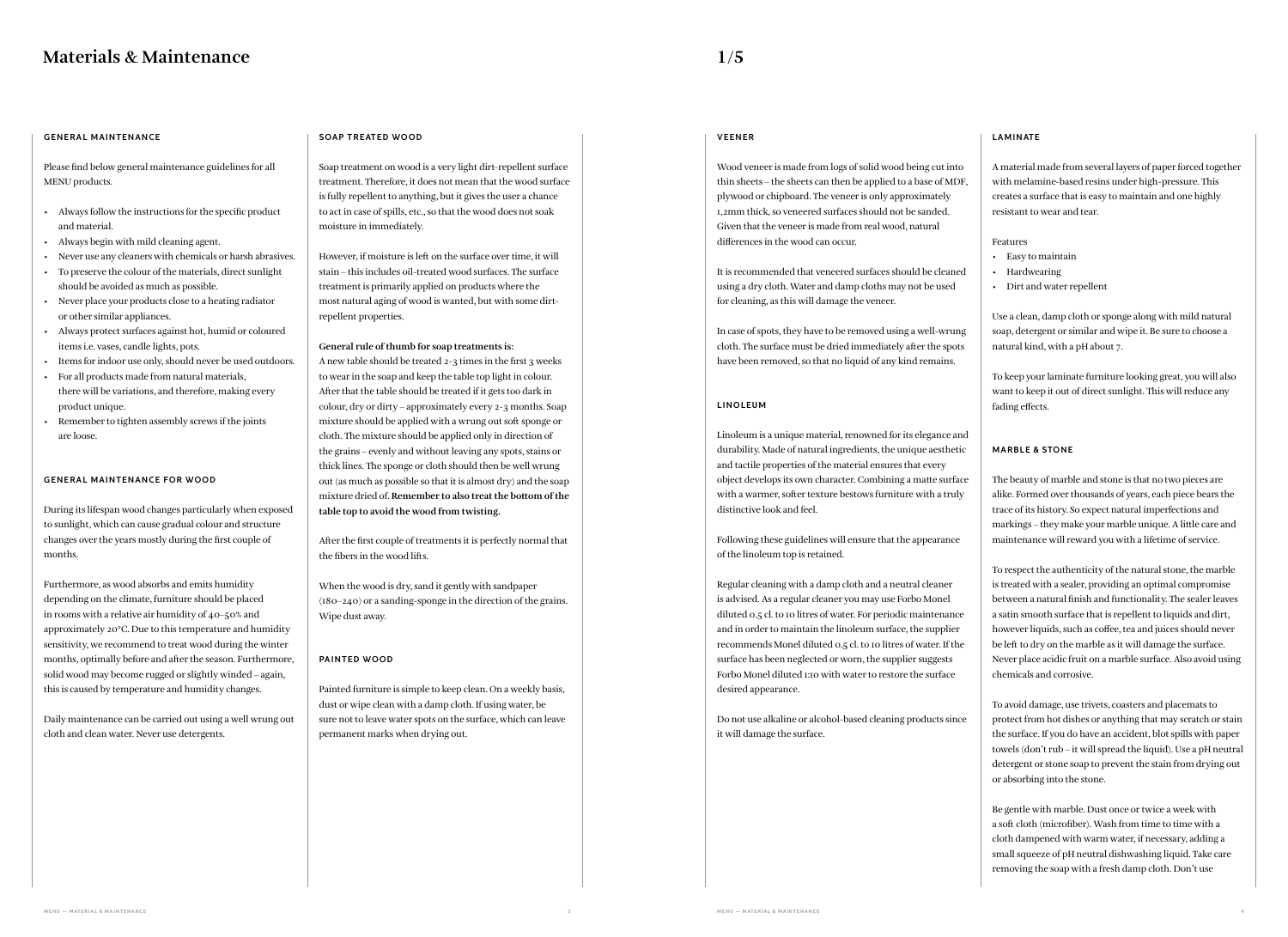abrasive cloths, sponges or wire pads, which may scratch the surface. We recommend a specialist natural stone soap to treat difficult stains. Never use acidic detergents (such as bathroom cleaners) or detergents containing bleach. Thoroughly rinse with clean water to remove all traces of soap.

Please note, sealer must be maintained every 8–12 months depending on the use.

# **CONCRETE**

Concrete is both porous and organic, and as it is used dayto-day, it will take on a perfectly imperfect look. This gives the piece character and a unique aesthetic for years to come. Concrete is a natural product and will behave like one, please remember this and follow care instructions to extend the life of your concrete item.

Cleaning concrete periodically will extend its lifespan and enhance its beauty. The concrete surface can be cleaned with mild soap and water and then dried with a soft cloth.

# **CERAMICS**

For ceramic surfaces, normal dishwasher liquid can be used. For stains, please use a light soap such as dishwashing soap on a wet cotton cloth. We recommend wiping with a cloth afterwards.

In general, do not use any cleaners with chemicals or harsh abrasives for ceramic surfaces.

# **GLASS**

MENU uses both soda lime glass and borosilicate depending on the type of product. Furthermore, we use mirror glass, for all the mirrors in our product range.

### **Soda Lime Glass**

For Soda lime products all items are mouth blown and handcrafted, which means that each item is unique and has its own character.

For mouth blown Soda lime glass, the characteristics can be minor air bubbles, slight variations in shape or thickness, which also can have effect on the colour tones.

# **Borosilicate**

Borosilicate glass is an "engineered" glass developed specifically for use in laboratories and applications where thermal, mechanical and chemical conditions are too harsh for standard, household-type soda lime glass. We use this type of glass for items holding very hot liquids.

# Care & Cleaning

For daily cleaning of glass, use a dry soft cloth. For heavy staining, use a soft brush in combination with a standard dishwashing detergent and then rinse with a Vinegar-Water solution.

Finish off drying using a soft dry lint free cloth afterwards. Avoid using abrasive cleaning agents or chemicals on glass, as this will damage the surface.

#### **Mirror Glass**

Every time a mirror is moved there is a risk of damage. Therefore, keep any movement to a minimum.

To clean mirror glass, the best and safest way is to use a soft clean cloth with warm water. Be sure to not allow edges of mirror to remain wet for extended periods of time.

Do not use any acidic or alkali cleaners on the mirror. Never use abrasive cleaners or powders and never use abrasive cleaning instruments like steel wool.

For more thorough cleaning, use commercial glass cleaners that contain no ammonia or vinegar.

# **PORCELAIN / CERAMICS**

We utilise 2 types of glazes, colour glaze or reactive glaze:

#### **Colour Glaze**

A transparent glaze provides a magical depth of colour, which has not been seen before in porcelain.

At the same time this type of glaze reveals many minor details in the stoneware, normally not visible. We see this as a natural characteristic of the product's design. The watercolour effect of the glaze makes it deliberately imperfect, and leaves the mark of a handmade product.

#### **Reactive Glaze**

Variegated, or mottled, glazes are those that do not have a homogeneous solid colour or character (i.e. like a ceramic sink or toilet bowl). They are called 'reactive glazes' because they contain higher percentages of fluxes and additions intended to produce one or more variables.

A variety of mechanisms are used to create the variations in colour and texture. These include crystal growth, addition of speckling agents, phase separation, layering, and opacity variations (occurring with thickness variations).

#### **Water Colours**

Water colours and the differences in thickness and colouring in the glaze may reveal the porcelain's underlaying natural surface, but this is a desired effect, enhancing the natural beauty of the porcelain

#### Care & Cleaning

To retain the quality of your piece and ensure longevity, use a non-abrasive cloth or sponge and warm soapy water to clean. We recommend wiping with a cloth afterwards.

However, the products are also dishwasher and microwave safe. Avoid placing in extreme hot or cold environments, such as an oven or freezer, as this could cause thermal shock and result in fragility and cracking and/or breakage.

In general, do not use any cleaners with chemicals or harsh abrasives for porcelain and ceramic surfaces.

Black Lines on dining ware is often caused by cutlery, especially on matte glazed surfaces, which tend to be more open pored than high glossed glazes.

The black lines can normally be removed by using either vienna lime, ceramic cleaner, soda powder or a small dose of vinegar. Use a scouring pad with moderate strength to remove the stains. Rinse well after cleaning.

Please note actual scratches cannot be removed using this method.

Our thermo cups consists of two cup parts (inner and outer wall) ensuring a cool touch when filled with hot liquids.

The cup appears to be thick, robust and heavy. In reality, the two connected cups are thinner than a normal cup and therefore a thermo cup is more vulnerable. It can be used on a daily basis, however breakage can be caused more easily by a hard knock or blow.

If a thermo cup is leaking, it may be caused by a defected closing of the small hole in the bottom of the mug. This hole is made for technical reasons, and it is closed with a paste after the final burning. If leaking occurs please allow the cup to dry out completely before closing the hole with silicone glue.

# <span id="page-3-0"></span>**Materials & Maintenance**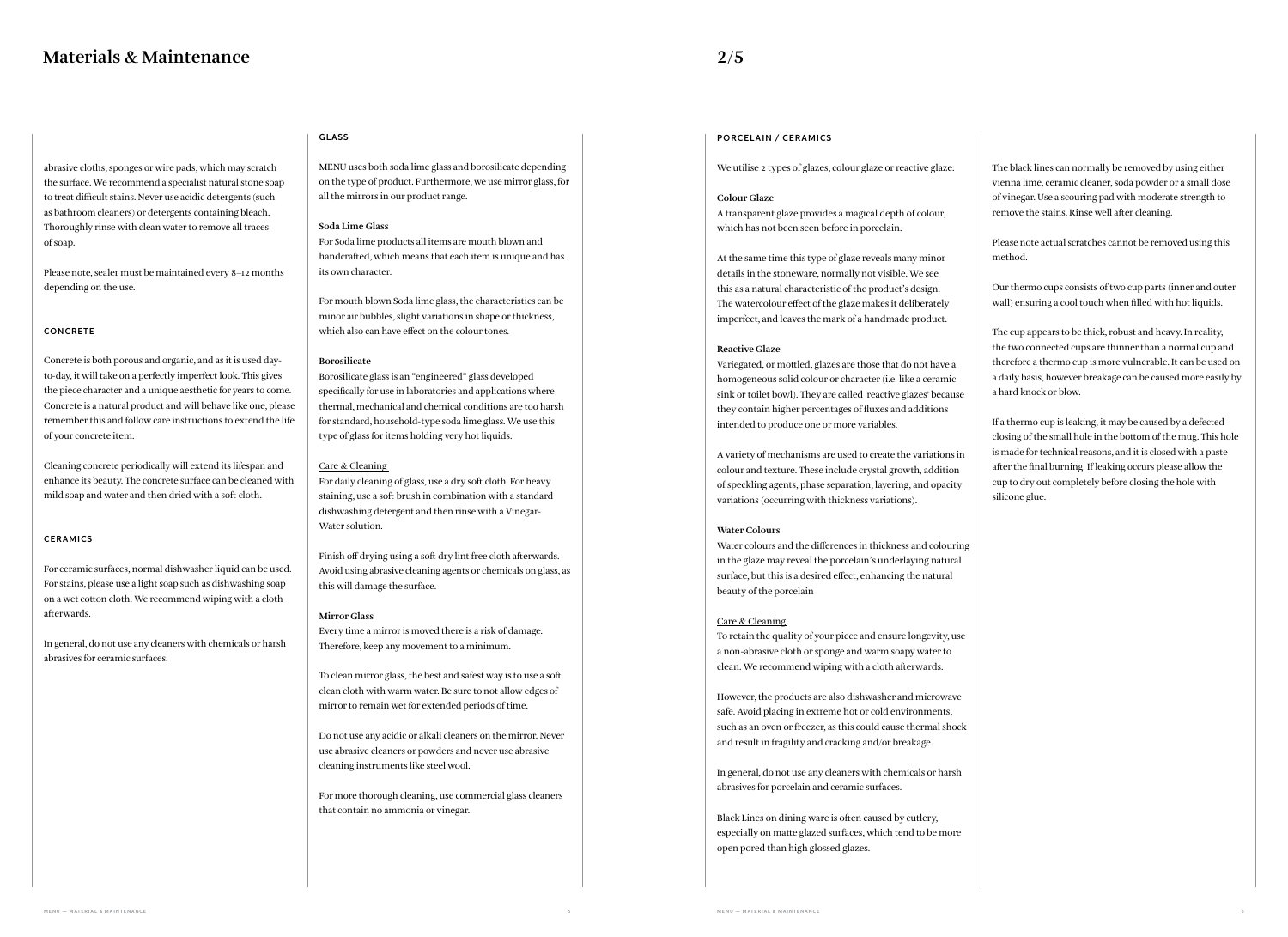#### **M ETA LS**

Metal is a common description for metallic elements or alloys of these. Most well-known metals are iron, copper, zinc, aluminium, tin, lead and alloys, such as steel, brass and bronze.

#### **Brass**

MENU items in solid brass come in different surfaces and finishes. Polished brass, brushed brass and bronzed brass.

Brass is a metallic alloy made from the combination of copper and zinc.

Regarding natural materials, variations can occur from one product to another. Every product will be unique.

Untreated brass will naturally oxidize from the moment it is exposed to air, and therefore, some items may already have darkened spots. This is not a flaw, but the natural beauty of solid brass.

#### **Polished, Brushed & Bronzed Brass**

To keep the polished or brushed brass look - use a mild metal polish and a soft cloth, and avoid using water. Polishing creams and/or polishing cloths can be bought in most retail stores.

To keep the bronzed brass look, wipe with a soft dry cloth to clean. Do not use any cleaners with chemicals or harsh abrasives. Avoid using water.

Please note, hard polishing will remove the fine hairlines in the brushed brass surface over time, as well as the bronzed surface, the silver and plated surface.

#### **Polished Brass w. Lacquer**

Some of the brass products are with a lacquer to protect the surface from oxidizing.

To clean treated brass, use a soft dry cloth. Do not use any cleaners with chemicals or harsh abrasives. Avoid using water.

#### **STEEL & ALUMINIUM SURFACES**

The different types of metal surfaces, which are used for MENU's products, are simple to keep clean and resistant to both dirt and liquids.

We use plated, anodized, lacquered and stainless steel, as well as powder coated steel. To understand the surface, plating, anodizing and powder coating is clarified below.

Plating refers to a variety of surface finishes where solid metal vaporized and deposited on to electrically conductive materials (steel, etc.) as pure metal or alloy coating. This provides a thin metallic film on to the base material.

Anodizing is an electrolytic process used to increase the thickness of the natural oxide layer on metals. By pairing it with paint primers, the process creates a durable and corrosion and wear resistant surface. The process is most commonly used on aluminium.

Powder coating is a painting process most commonly used on metals, such as steel, aluminium, etc. – paint is applied as a dry powder, which is then melted/cured under heat (around 200oC – 400oC). The surface is hard and much tougher than conventional paint.

#### **Plated, anodized, lacquered or stainless steel**

Use a soft dry cloth to clean. Do not use any cleaners with chemicals or harsh abrasives. Avoid using water.Please note hard polishing will damage the surface.

#### **Powder coated steel**

These surfaces are durable, and easy to keep clean. For cleaning, use a soft dry cloth to clean. Do not use any cleaners with chemicals or harsh abrasives. Avoid using water.

#### **UPHOLSTERY**

All MENU upholstered furniture can be upholstered in a large selection of textiles and leather.

The upholstery used for MENU's furniture is supplied from some of the industry's most respected companies. They have extensive knowledge on how to best take care of specific textiles. We advise you to please visit the respective company website for further information about how to care for your products.

Although our upholstered furniture is made to last, the pieces will create their own patina over time.

As the items are built from various foam, wood, constructions, the pieces will, depending on their area of use, acquire various deformations in the foam.

If your furniture has loose cushions, it is a good idea to turn the cushions around periodically to ensure they are exposed to uniform wear.

Down-filled cushions should be fluffed and plumped up regularly (depending on usage) to ensure that the down is equally distributed inside the cushion to maintain the shape of the cushion.

Textiles are dyed independently, meaning that colour variance from batch to batch can occur.

The same is applicable to leather due to the tanning process.

# **Textiles**

For cleaning textiles at home, use a vacuum (soft brush) frequently, ideally every week, at half power where appropriate.

Warning – do not rub the material too harshly, as this could result in loss of colour or potentially damage the nap.

#### **Leather**

We are working with three types of leather, Aniline Leather, Semi-Aniline Leather, and Protected Leather, furthermore Nubuck. The care and cleaning is the same for the three different types of leathers. See nubuck maintenance on the following page.

# Care & Cleaning

- Avoid placing the leather in direct sunlight or extreme heat
- Clean using foam from soap flakes for housecleaning
- Avoid soaking the leather or bringing it in contact with sharp objects
- To absorb any spills, use a clean, dry cloth immediately
- To dust, use a vacuum cleaner with a soft brush regularly
- NEVER use detergents, ammonia, oils, polish, varnish
- Clean using soap flakes
- Use a  $\frac{1}{2}$  decilitre of soap flakes to a litre of hot water
- When the water is room temperature, apply the foam over the leather with a soft cloth (only use the foam and avoid soaking the leather)
- When the leather is dry, polish it with a soft, dry cotton cloth

**Aniline Leather**

This exclusive type of leather is of premium quality - a soft and genuine leather, crafted from highend raw hides. Aniline leather is completely 'nude', meaning that all will be visible on the leather as one could say that the life of the cow is reflected on the leather itself; from neck and fat wrinkles to scars and bite marks – all of these subtle, natural markings bring a unique quality to each hide. Furthermore, a slight variation in colour will appear due to all hides absorbing the tanning process slightly differently, giving each a truly one-of-a-kind appearance, which will only be enhanced over time as the leather ages.

With open pores, similar to that of human skin, the temperature of the leather will match the temperature of the human body, offering additional comfort for the user when seated. MENU chooses to utilize aniline leather due to its natural look, subtleness and sublime tactile feel that improves as it wears and tears.

# **Semi-aniline Leather**

Semi-aniline leather is ideal for those who desire the natural structure of Aniline Leather, but also long for easy maintenance. What distinguishes aniline leather and semianiline leather is its thin surface finish - a light, pigmented surface protects semi-aniline leather against stains and the whitening effects of light, all while continuing to retain its organic look and feel, providing each hide with a more uniform colour. The surface treatment disguises some of the natural markings on the leather – however, it should be noted that neck and fat wrinkles continue to remain visible.

# <span id="page-4-0"></span>**Materials & Maintenance**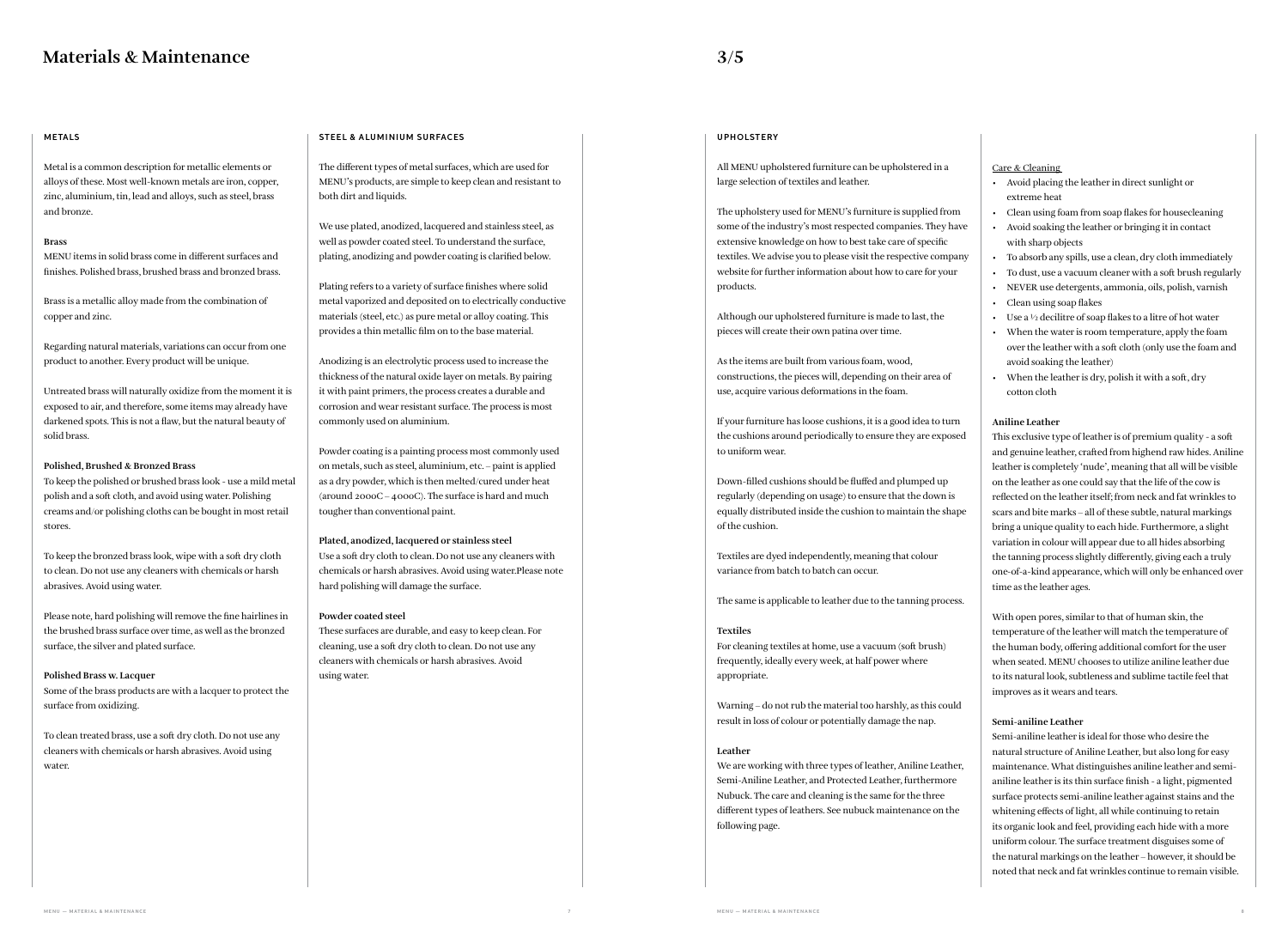The result is a full-grain leather that's simple to maintain and resistant to wear and tear, offering maximum ease of use. Meanwhile, the leather's open pores similar to that of human skin provides great seating comfort, as the temperature of the leather will adjust to that of the human body. At MENU, we choose to work with semi-aniline leather due to its low-maintenance without it losing that natural look and feel of leather we all adore.

#### **Protected / Corrected Leather**

Developed for ultimate durability, Protected/Corrected leather has a special surface treatment, which guards against wear and tear, making it water repellent, dirt repellent and stain resistant. The hides have been sanded to remove some of the natural markings on the leather. As a final treatment, a grain pigment is added to create a more uniform look to the surface's colour and structure.

The leather is soft and comfortable, easy to maintain and designed to last for generations. At MENU, we appreciate Protected/Corrected leather for its high durability, simple maintenance and ease of use no matter the seating area it will be utilized in.

#### **Nubuck**

Avoid contact with water, liquids or creams. Suede and nubuck must not be cleaned with water or soap flakes. Instead use a vacuum cleaner with a soft brush.

# **Sheepskin (Skandilock)**

In order to preserve the original condition of your sheepskin furniture, vacuum clean and air regularly. Spots should be immediately soaked with water. Clean with a sponge, luke warm water and a mild wool schampoo.

Avoid placing the furniture in direct sunlight as colour changes in the wool may occur.

### **FABRIC LAMPSHADE**

Fabric lampshades can also accumulate dust, cobwebs, fingerprints and general debris. Some lampshades can also become yellowed over time. There are some simple steps you can take to help get your fabric lampshade back to its original look. It is important to take care when cleaning your fabric lampshade. Avoid stains or water marks, or otherwise damaging it.

You should always handle the lampshade by its fitting, to avoid denting, marking, creasing or tearing it, and use the right methods and materials to clean it. The fabric lampshades are glued onto the frame and therefore require extra care.

To maintain a nice looking lampshade clean it on a regular basis. Simply switch off the lamp, make sure the bulb is cool, and wipe the lampshade with a microfiber cloth, a gentle brush or a sticky lint roller. Doing this regularly will help to keep your lampshade looking great.

You can also one of the following methods to remove excess dust and dirt:

- A brush or microfiber cloth using a gentle sweeping motion, wipe the lampshade fabric with a microfiber cloth in sections, or alternatively brush it vertically from top to bottom with a soft clothes brush.
- A hairdryer excess dust and hair can be removed from lampshade using a hair dryer set to full speed. Remember to use a cool setting, and hold the dryer at a 20-30 cm distance from the shade to avoid damaging it.
- A vacuum cleaner if the fabric is robust, you can use a vacuum cleaner with the upholstery brush attachment, gently cleaning the shade with a light brushing movement from top to bottom.

• A sticky lint roller or masking tape – roll the lint roller lightly across the fabric, or place the masking tape onto the fabric, making sure not to press too hard, and remove it gently, bringing the dirt and dust with it.

**Removing light stains from a fabric lampshade** If your lampshade has light dirt marks or staining but is not robust enough to immerse in water, first remove any non-washable fittings such as base, lamp holder, bulbs and cords. Mix a bowl of cool water with some delicate fabric detergent (or a fabric cleaning spray, pay attention to follow the instructions of the spray carefully) and apply just the soap suds to the shade in sections using a microfiber cloth, turning the shade each time to ensure full coverage. Then gently rinse off the suds and wipe the lampshade dry.

Note that spot-cleaning a fabric lampshade can sometimes cause a water mark or dye stains (or a particularly noticeable clean spot!) So cleaning the whole shade will help to ensure an even finish.

**Removing stubborn dirt from a fabric lampshade** For more stubborn dirt, or if your fabric lampshade is heavily stained, for example with grubby hand prints or water marks, you made need to take tougher action. Put on some rubber gloves and fill a large, clean container (or a bathtub) with lukewarm water (cool water for glued fabric lampshades). The water should be deep enough to fully submerge your lampshade. Add in some delicate fabric cleaner and stir, to create suds. Now gently immerse the lampshade, holding it securely by the frame. Using a sponge or cloth, gently wipe the lampshade using an up and down movement. If required, use a soft brush to gently dab any problem areas (don't rub heavily). Once the shade is clean, empty your tub a final time, refill it with clean water, and dip the lampshade in and out of the water to remove any excess soap.

#### **Drying a fabric lampshade**

Fabric lampshades can sometimes appear to stretch when they are washed. However, they will return to their original shape when fully dry. The key is to make sure that they dry out evenly.

# **Materials & Maintenance**

Gently shake the lampshade and pat it with a soft, clean towel to remove any excess moisture, then either hang it over the bath or place it in a well-ventilated spot to air dry.

If the weather is warm enough, you could dry your lampshade outside. However, make sure it's in a clean, secure area away from direct sunlight.

You can also use a hairdryer or a fan to help dry out your shade, but again care is needed. Use a cool setting and set the device at a 20-30 cm distance from the lampshade.